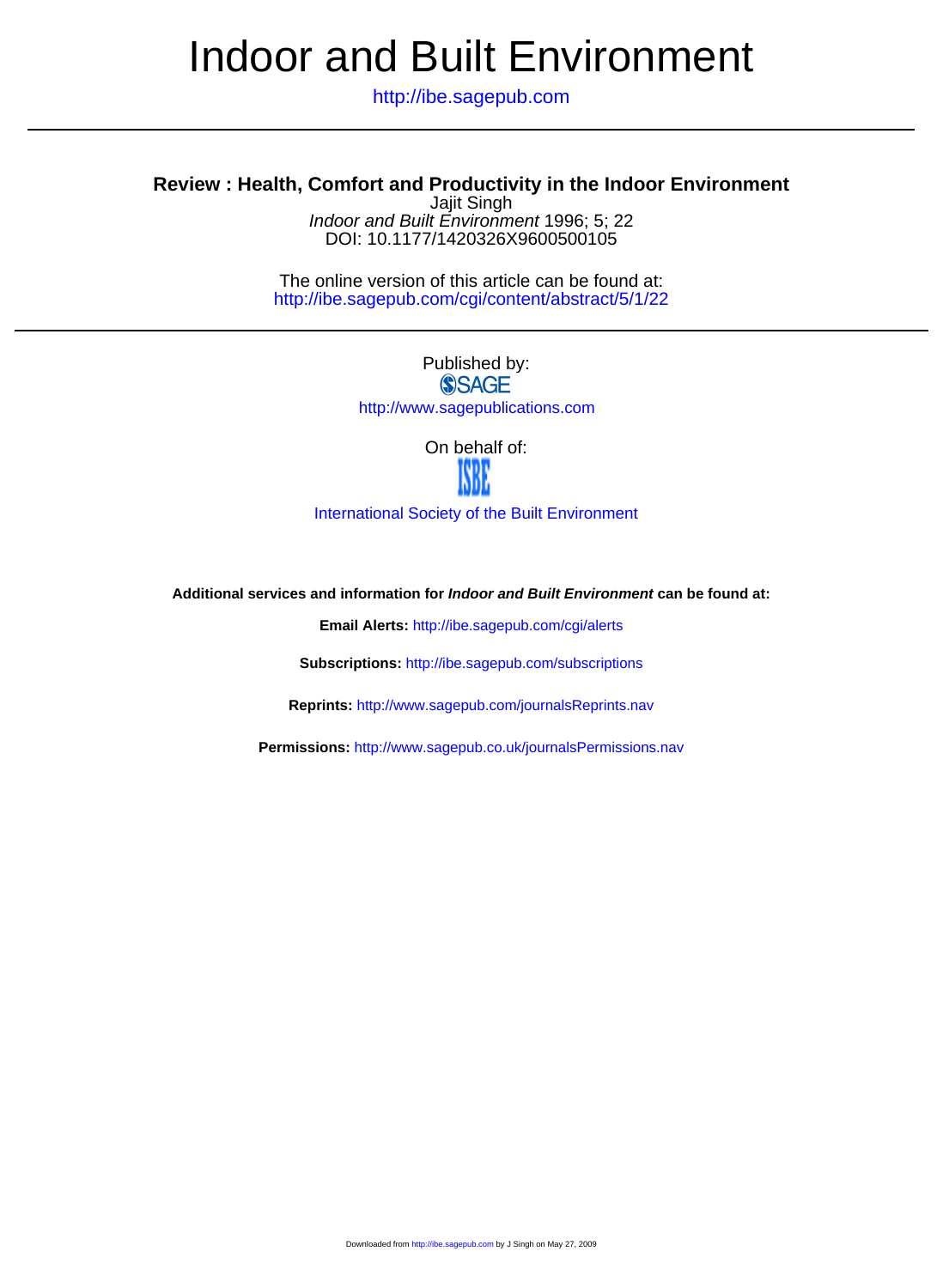# Indoor+Built **Environment**

#### Jagjit Singh

Oscar Faber Applied Research, St. Albans, UK

# Review

Indoor Built Environ 1996;5:22-33

# Health, Comfort and Productivity in the Indoor Environment

# Key Words

Comfort Productivity Sick building syndrome Allergy Environmental hypersensitivity

#### Introduction

An average North American or European man spends 80-90% of his time indoors and the air he breathes is mostly indoor air. The indoor air as well as the temperature, light and sound conditions in our dwellings, offices, schools and other premises are of decisive importance for the health, comfort, morale, productivity and well-being of the occupants. Health and comfort problems associated with indoor air have nevertheless come to constitute a major problem in recent years. The appearance of the sick building problem seems to coincide with the introduction of energy conservation measures, following the oil crisis of the early 70s. A number of influencing factors have been proposed including pollution (ozone, formaldehyde, volatile organic compounds, etc.), inert fibres, microbiological growth (fungi, viruses, bacteria, mites, algae and other allergens), radon and electromagnetic forces.

Possible sources of indoor air pollutants and their impact on the health, comfort and productivity of the building occupants are discussed from the point of view of a professional building pathologist. The causes and symptoms of sick building syndrome, allergy and environmental illnesses and building-related illnesses are listed in the context of building environments. Finally, the ways in which a solution to the problems caused by indoor air pollution in buildings can be solved and the steps necessary for remediation and prevention measures following the examination of buildings and their occupants, are detailed.

......................

**Abstract** 

 $2.8\%$  . neekt. الفقاح والتفقى الترو

The allergic substances can be airborne and inhaled as pollen, fungal spores or dust, or they may be ingested in food and drink. Airborne allergens however cause more problems throughout the world than all other forms of allergens combined. People affected complain about fatigue, headache, skin irritation, mucus membrane trouble and smell.

A number of environmental, design and construction factors determine the quality and quantity of allergic components, for example, geographical location, time of the year, time of day, altitude, weather conditions and flora and fauna, shape and configuration, materials and structures, design of ventilation systems, thermal insulation, building tightness, air change and energy.

### **Building Environments**

Buildings can be likened to living organisms. The useful life of a building depends on its internal and external environments, both in terms of longevity of materials and

**KARGER** E-Mail karger@karger.ch  $Fx + 41613061234$ 

© 1996 S. Karger AG, Basel 1420-326X/96/0051-0022\$10.00/0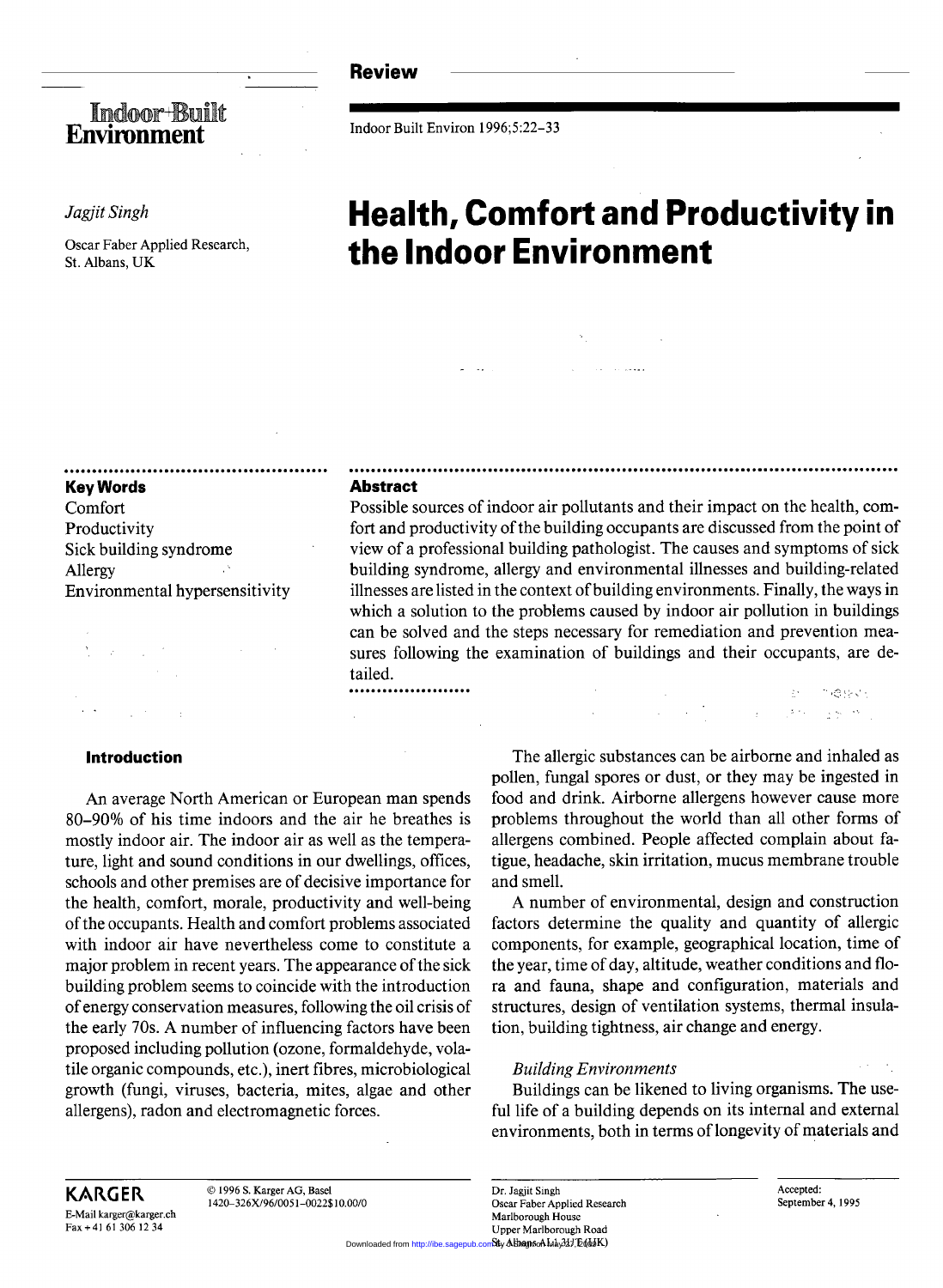as an appropriate habitat for its occupants. Buildings work as spatial environmental ecosystems and provide ecological niches and pockets of microclimates in their built environment for the development of building biology and must be understood as a whole. These ecological niches and microclimates in which biological agents live and interact have many dimensions. It is of fundamental importance in the examination of a building to measure as many relevant variables as possible and to characterise the role of biology in these man-made spatial ecosystems, which are part of the larger ecosystem outside. Buildings separate their occupants from hostile external environments and create a better internal environment for them. Therefore buildings can be likened to human skin (a second skin), or an extension of our bodies as the third skin (considering the body as the first skin and clothes as the second skin), which forms a physical barrier to separate the inside from the outside.

The building shell needs to be adaptive, flexible and reactive in order to maintain a relatively constant built environment in circumstances of regularly or cyclically changing external conditions and the varying activities of the occupants. Changing internal environments (both fully controlled 'museum' environments and simpler and more intermittently operated systems) and the effect of this on the fabric and contents of the building must be understood holistically. These changes can be permanent radical change, for example the installation of a new heating system; shifting equilibrium, a progressive change from one state to another; spatial variations, non-uniform environments which result from diverse occupancy, both in space and time; cyclic fluctuations, the control strategies of most heating and ventilation systems; seasonal variations, and violent changes. The building envelope must function in close correspondence with the processes and biorhythms of the body, for example regulation of moisture, breathing and heat balance. These issues have led us to understand the need for the use of ecologically sound materials to design a breathing fabric which balances the sources of moisture with its reservoirs and sinks in the built environment.

The WHO have estimated that as many as 30% of new buildings in the developed world may have problems leading to occupant complaints and illnesses which can lead to lowered morale, loss of productivity and even absence from work. The combined effect on productivity, absence from work and staff turnover is likely to have a considerable economic impact.

#### The Indoor Environment

The quality of the indoor environment reflects on the health, comfort and productivity of individuals in buildings. The main reason for the lack of awareness of the problems is due to the fact that the effects of indoor air pollution are mostly chronic and long term and not directly and immediately life threatening. However, there is a growing concern about people's dissatisfaction with the air quality in their places of work. In addition, there is evidence that external environmental conditions (e.g. traffic pollution) which may be associated with indoor air quality and sequelae such as asthma and allergies are increasing in the population. The indoor air quality and healthy and comfortable internal environment is the product of interaction of design, construction, use and maintenance of buildings (fig. 1). At present there are no government guidelines or codes of practice with respect to indoor air quality.

People have become more aware of environmental pollution, acid rain, depletion of ozone, global warming, additives in food, and chlorofluorocarbons (CFCs), so their awareness of the impact of the places in which they live and work is increasing. The increasing incidence of chronic conditions such as asthma and allergies and the number of people who might be affected by sensitisation, allergies and environmentally triggered asthma has led to new thinking in the building industry. For example, attitudes are changing towards environmentally friendly building design and construction, effective maintenance and ventilation rates, materials from sustainable sources, etc.

The following categories broadly influence the indoor air quality and these categories operate cumulatively, and it is their cocktail effect which is contributing as a risk factor to health in the indoor environment:

- design and construction factors: e.g. office design and layout, poor lighting and ventilation scheme, ergonomics;
- environmental factors: e.g. odour, lighting, temperature, dust, noise, outdoor and indoor environment;
- perceptual and psychological factors: e.g. hysteria and stress due to lack of privacy, or because of lack of control or claustrophobic effects due to sealed construction:
- cultural and organisational factors: e.g. cleanliness, maintenance and management and their relationships with occupants.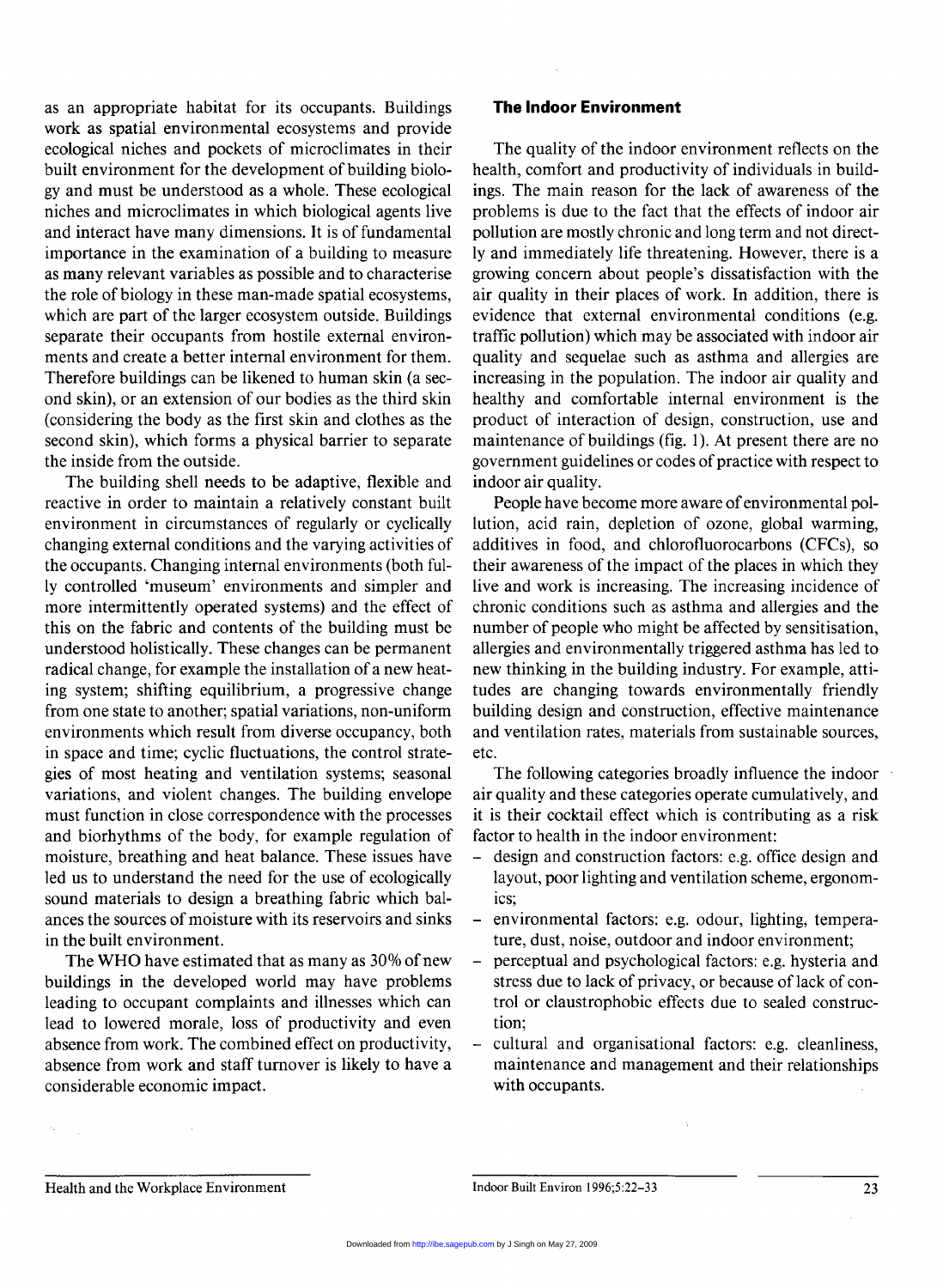

Fig. 1. Factors affecting indoor environment and health.

 $\sigma_{\rm eff}$  , where  $\sigma_{\rm eff}$  and  $\sigma_{\rm eff}$ 

# Indoor Pollution

Pollutants in the indoor environment arise from many sources including the external environment, from whence radon and oxides of sulphur, nitrogen and carbon. The number of potential pollutants in the indoor environment is enormous, for example volatile organic compounds, environmental tobacco smoke, damp and moulds, pollution from the activities of the occupants. Indoor pollution arises from all stages of a building's life and for this reason a multidisciplinary approach to amelioration is necessary. A close dialogue between various disciplines, for example, materials manufacturers, contractors, architects, surveyors, building services engineers, building pathologists and other professionals, financiers and developers, is necessary.

There is a very wide range of potential indoor air pollution sources, the effects of which may impinge on human health or the synergetic effect of these factors may be the cause of health-related problems in buildings. The following list covers the broad areas of sources of indoor pollution:

- materials - formaldehyde, solvents and other volatile organic compounds, mineral fibres, radon gas, pesticides and interior furnishings;

 $. . . . .$ - construction - airtightness and energy conservation vs. ventilation for occupants and fabric;

فرعاني

- services and controls thermal comfort, lighting, air conditioning, and control of indoor micro-climate;
- workplace design building layouts, ceiling heights and volume of space per occupant;
- occupants occupant activities, moisture and introduction of pollutants, tobacco smoking, photocopying, cleaning and other activities - ozone, organic compounds, particulates;
- environmental factors humidity and mould growth, noise, radon, odour and irritation, emission of gases and outdoor pollution;
- maintenance and management factors poorly maintained building fabric, controls and cleanliness routine.

Some of these factors warrant examination in more  $\textbf{detail.} \quad \begin{array}{ll} \textbf{d} & \textbf{t} \in \mathbb{R}^n, \\ \textbf{t} \in \mathbb{R}^n, \\ \textbf{t} \in \mathbb{R}^n, \\ \textbf{t} \in \mathbb{R}^n, \end{array}$ 

# **Materials**

The selection of building materials may affect the environment, both externally and within buildings. Some materials that have been used are hazardous or contain hazardous components such as asbestos, solvent and lead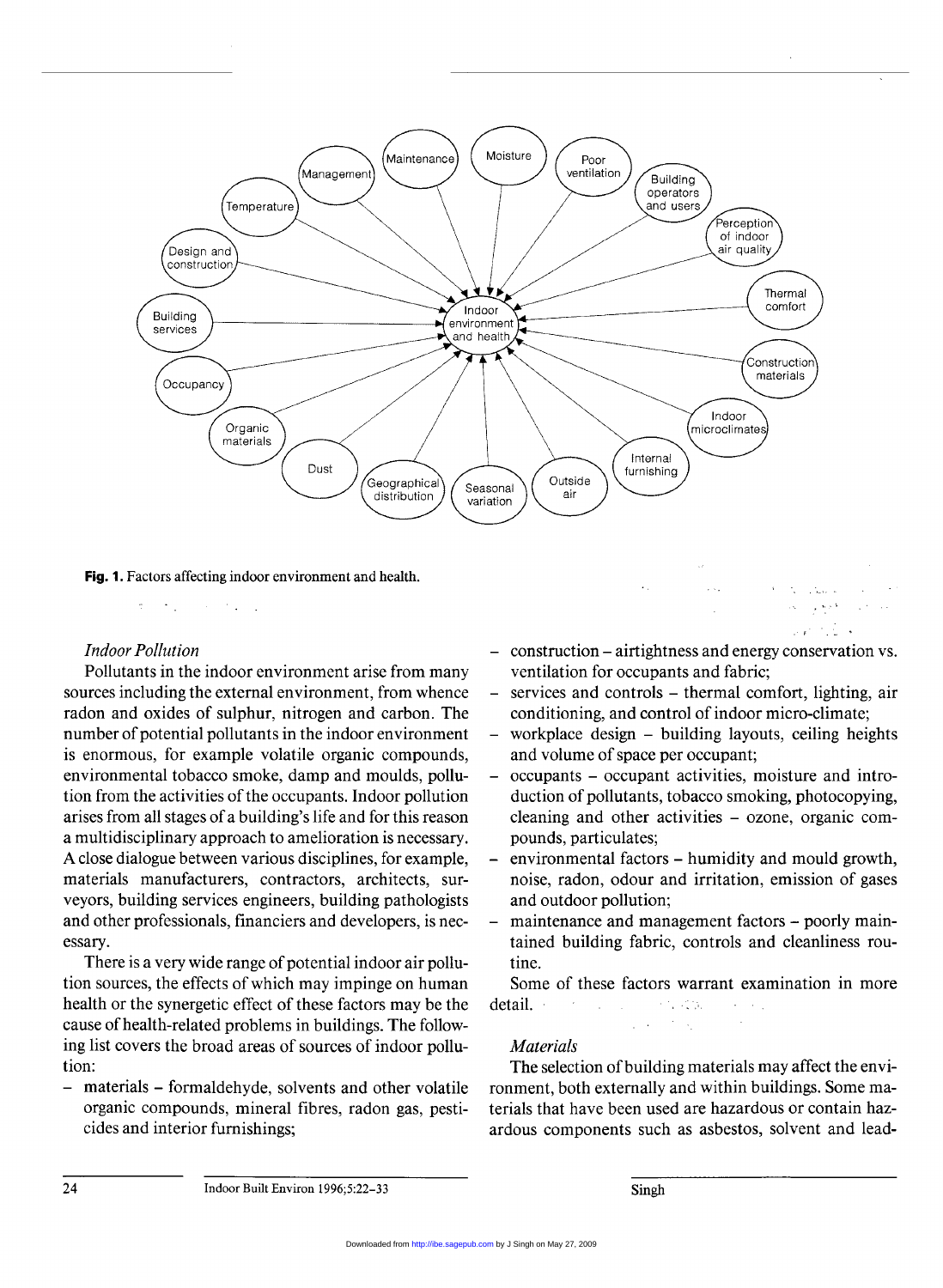based paints, timber treatments and formaldehyde, or are environmentally undesirable such as CFCs. The use of these can have a significant impact on the indoor environment and the health and comfort of the occupants. The choice of building materials should not be underestimated in creating a healthy environment.

Among the many factors and products that have to be taken into account are those building materials used for shell and facade construction, sanitary and cosmetic facilities, insulation using fabric (furnishings/carpets) or void foam fillers (which may contain CFCs), asbestos, hardwoods, pipework insulation and its location and protection, paints, volatile organic solvents in many products, furniture, other decoration, the potential problem of static electricity, wood preservatives, concrete sealants.

Of particular importance when a building is being constructed are the impact of the various finishes including wall coverings, carpet backing, carpets, panelling, partitions, furnishings, paints, stains and materials needed to fit them such as flooring and carpet adhesives.

# Design and Construction

Poor building design and construction contribute to building-related health problems. The following factors should be taken into consideration to improve the indoor air quality:

- location, orientation, shading, views;
- passive solar heating;
- organisation of space, vertical transportation;
- building use, special industrial processes, number of employees and hours of occupation;
- public transport, vehicle access and parking;
- social facilities: disabled, rest rooms, crèche, canteen, coffee machines, fitness facilities, toilets;
- waste disposal;
- commissioning and initial air change/water control.

### Services and Controls

The following criteria relating to water, heating, cooling, humidification and air quality should be taken into consideration for the improvement of health-related problems in buildings:

- domestic water type of system/storage/showers/delivery temperature designed to CIBSE TM 13/fuel efficiency control strategy/system monitoring/operational strategy/disease control;
- heating type of system/fuel efficiency control strategy/greenhouse gas emission/location of flue/operational strategy/maintenance;
- cooling type of system/fuel efficiency control strategy/refrigerant type/refrigerant leak detection/location of pump-down equipment/heat rejection (if wet CIBSE TM 13)/operational strategy/maintenance/adequate access;
- humidification type (spray, steam, none)/cleaning/ condensation/fuel efficiency/operational strategy/ maintenance;
- lighting type of system/switching efficiency/lighting levels/location of luminaires in relation to task/VDUs etc. - operational strategy/maintenance;
- air quality type of air handling system/fuel efficiency/ air - volume change and velocity/relative humidity/ location of intakes/adjoining buildings/control strategy/adaptability of system/filtration/quality of materials/operational strategy/maintenance.

# Workplace Design

The following categories cover the range of factors involved in contributing to building-related health problems:

- low floor-to-ceiling height;
- large unstructured open plan areas;
- absence of natural light;
- inadequate supply of air to the workstation (occupied zone).

# **Occupants**

A range of potential sources of contaminants can be introduced by occupants or emanate from occupant activities in the indoor environment:

- water vapour;
- carbon dioxide and particulates;
- tobacco smoking;
- emission of a range of organic compounds.

# Environmental Factors

- humidity and mould growth;
- noise;
- radon and radon daughters;
- odour and irritation;
- emission of gases;
- outdoor pollution.

### Maintenance and Management Factors

- poor maintenance and management;
- poor cleanliness;
- lack of communication;
- cultural aspects.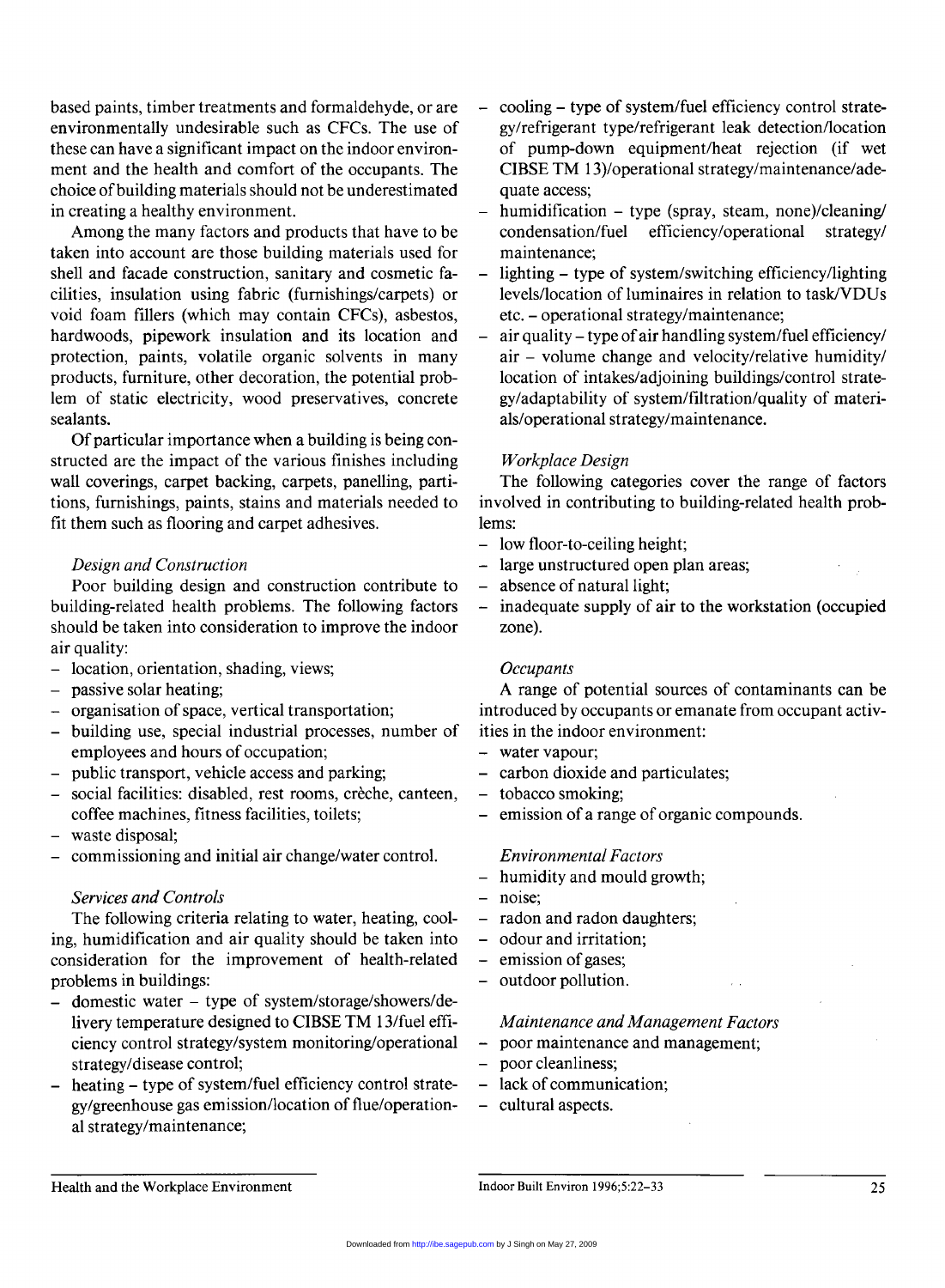Table 1. Chemical species found in the indoor environment

| $\mathcal{L}^{\mathcal{L}}$ and $\mathcal{L}^{\mathcal{L}}$ are the following the following function $\mathcal{L}^{\mathcal{L}}$<br>$\mathcal{L}(\mathcal{L}^{\mathcal{L}})$ and $\mathcal{L}^{\mathcal{L}}$ are the set of the set of $\mathcal{L}^{\mathcal{L}}$<br>ਰ ਅੱਧ ਸ਼ੁੱਖ ਕਿੱਥੇ ਹਨ।<br>ਗਿਆਸ ਸ਼ੁੱਖ ਕਿੱਥੇ ਹਨ। ਹੁੰਦਾ ਹਨ। |  | $\mathcal{L}^{\mathcal{L}}(\mathcal{L}^{\mathcal{L}})$ . The contribution of $\mathcal{L}^{\mathcal{L}}(\mathcal{L}^{\mathcal{L}})$ |
|-------------------------------------------------------------------------------------------------------------------------------------------------------------------------------------------------------------------------------------------------------------------------------------------------------------------------------|--|-------------------------------------------------------------------------------------------------------------------------------------|
|                                                                                                                                                                                                                                                                                                                               |  |                                                                                                                                     |
|                                                                                                                                                                                                                                                                                                                               |  |                                                                                                                                     |
|                                                                                                                                                                                                                                                                                                                               |  |                                                                                                                                     |

| Generic type | Physical form                      | Chemical species                                                                 | Boiling point range, °C   |  |  |
|--------------|------------------------------------|----------------------------------------------------------------------------------|---------------------------|--|--|
| Inorganic    | gas                                | $SO_2$ , NO <sub>x</sub> , CO <sub>x</sub> , O <sub>3</sub><br>chlorine, ammonia |                           |  |  |
|              | liquid                             | aerosols                                                                         |                           |  |  |
|              | particulate                        | heavy metals<br>mineral fibres                                                   |                           |  |  |
| Organic      | very volatile organic<br>compounds | formaldehyde,<br>benzene, toluene                                                | $< 0$ to 50–100           |  |  |
|              | volatile organic<br>compounds      | solvents, plasticisers,<br>wood preservatives                                    | $50 - 100$ to $240 - 260$ |  |  |
|              | semi-volatile organic<br>compounds | pesticides, fungicides                                                           | 240-260 to 380-400        |  |  |
|              | particulate organic<br>matter      | soot, dust                                                                       | >380                      |  |  |

#### Causal Agents of Illness and Stress

Many factors influence the indoor environment within buildings, including the choice of building materials, infestation by insect pests and other forms of biological organisms, and the efficiency of services equipment. Causal agents of illnesses and stress in buildings may be chemical, physical, biological, psychosomatic or the synergistic effects of one or all of these agents.

#### Chemical

A number of common chemical agents are found in buildings (table 1).

#### Biological

Biological contamination of indoor environments has received increasing attention in recent years as a possible cause of indoor-air-related illness at home and at work.

The impact of building biology on the built environment is man's commonest problem and can be traced back to biblical times or earlier. Biological agents have not only a serious impact on the maintenance and repair of the national housing stock but also cause great concern about the health of occupants. The main biological factors causing building-related sickness are moulds, fungi, bacteria, viruses, protozoa, pollens, housedust mites, insect pests, algae, pigeons and rodents (table 2). Indoor environments in sealed buildings allow the accumulation and proliferation of micro-organisms and products of their metabolism (i.e. endotoxins and mycotoxins) as well as other volatile organic compounds, all of which are subject to circulation within the indoor air.

### Physical

Physical agents can also be identified in the indoor environment (table 3).

Psychosomatic and Psychogenic

- depression,
- anxiety,
- overwork.
- frustration.

#### Building Health

Indoor environment may influence the health of occupants in buildings in the following three different ways:

- allergy and environmental hypersensitivity;
- sick building syndrome (SBS),
- building-related illnesses.

#### Sick Building Syndrome

The WHO has defined health as '... the state of complete physical, mental and social well being, and not merely the absence of disease and infirmity'. This should be remembered in any study of SBS which is the name given to a condition in which occupants of a buildings experi ence symptoms which disappear soon after the affected people leave the building. Other and related terms used are: 'tight building syndrome', 'stuffy office syndrome'. The appearance of SBS symptoms is sometimes associated with inadequate ventilation and if they are prevalent may result in loss of productivity and absenteeism.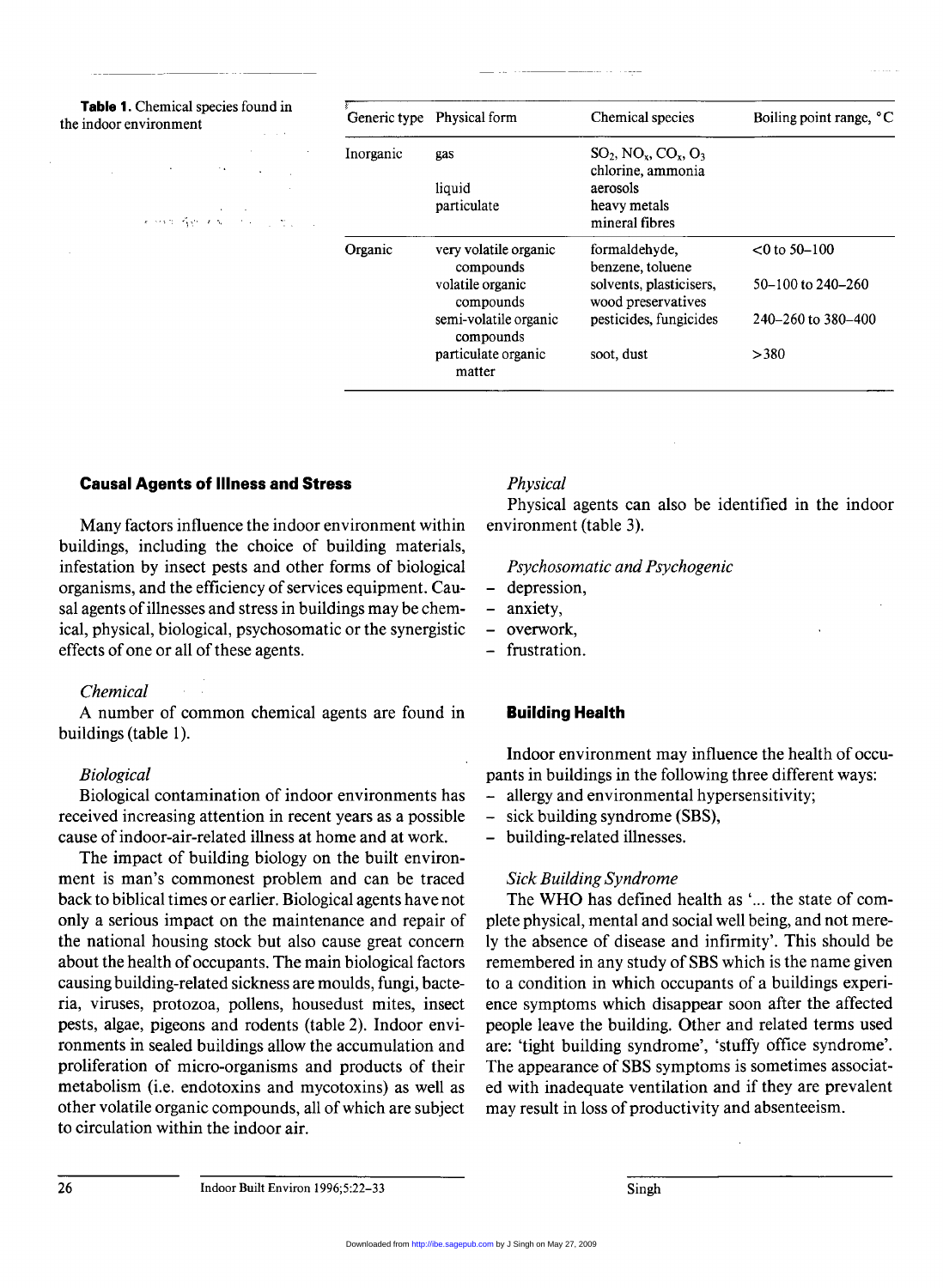#### Table 2. Biological agents found in the indoor environment

| Microbes   | viruses                | influenza                         |
|------------|------------------------|-----------------------------------|
|            | bacteria, mycobacteria | endotoxins                        |
|            |                        | Legionella pneumophila            |
|            | fungi, moulds          | spores, toxins, mycotoxins,       |
|            | mycoplasmas            | conidia, hyphae                   |
|            | thermophylics          | Thermoactinomyces vulgaris        |
|            | actinomycetes          | Saccharopolyspora rectivirgula    |
|            |                        | (Micropolysporum faeni)           |
| Plants     | seed plants            | pollen                            |
| Arthropods | mites                  | housedust mites                   |
|            |                        | storage mites                     |
|            | insects                | cockroaches (disease carriers)    |
| Animals    | rodents                | rats (disease carriers)           |
|            | pets                   | excretions, dander, skin scales,  |
|            |                        | fur, feathers, serum proteins     |
|            | birds                  | disease transmitters              |
|            | humans                 | $CO2$ , ammonia, disease carriers |

Table 3. Physical agents found in the indoor environment

| Sensible   | temperature, humidity<br>light                  | (at extremes)<br>glare, flicker<br>circadian dis-synchronisation                                                       | and the<br>ACT 1 |
|------------|-------------------------------------------------|------------------------------------------------------------------------------------------------------------------------|------------------|
|            | noise<br>vibration                              | printers<br>traffic, trains, aircraft                                                                                  |                  |
| Insensible | static electricity<br>electromagnetic radiation | $-\prime$ + ion imbalance<br>ionising: radon<br>non-ionising:<br>UV under-/over exposure<br>bioelectromagnetic effects |                  |

The WHO has identified the following typical symptoms of SBS:

| Stuffy nose           | Blocked, runny or itchy nose |
|-----------------------|------------------------------|
| Dry chest             | Dry skin                     |
| Chest tightness       | Watering or itchy eyes       |
| Lethargy              | Headache                     |
| Loss of concentration |                              |

SBS is not necessarily the same as building-related illness, or building-associated illness which terms are used to cover the range of ailments which can affect occupants in buildings. Building-related illnesses can be acute, for example: 16gionnaire's disease, allergies, such as rhinitis and asthma which can be caused by diverse allergens including those from house dust mites, pollen, cat dander and moulds; or they can be chronic as with the asbestosrelated diseases.

#### Comfort and Health

The quality of the built environment is associated with the health, comfort and productivity of the building occupants. For example, perception of an odour is a comfort effect, whereas irritation is usually defined as an acute health effect. Comfort has been defined as that condition of mind which expresses satisfaction with the environment. Of the many days work lost through absenteeism a notable amount is caused by SBS and building-related illnesses which can also lead to low morale, inability to concentrate, eye strain and poor productivity. Careful environmental assessment of building plans and monitoring of the built environment can alert managers to problems before they arise. An independent investigation is required to recommend ways of improving standards, and suggesting strategies for improving the quality of the workplace while minimising the impact of buildings on the environment.

Health and the Workplace Environment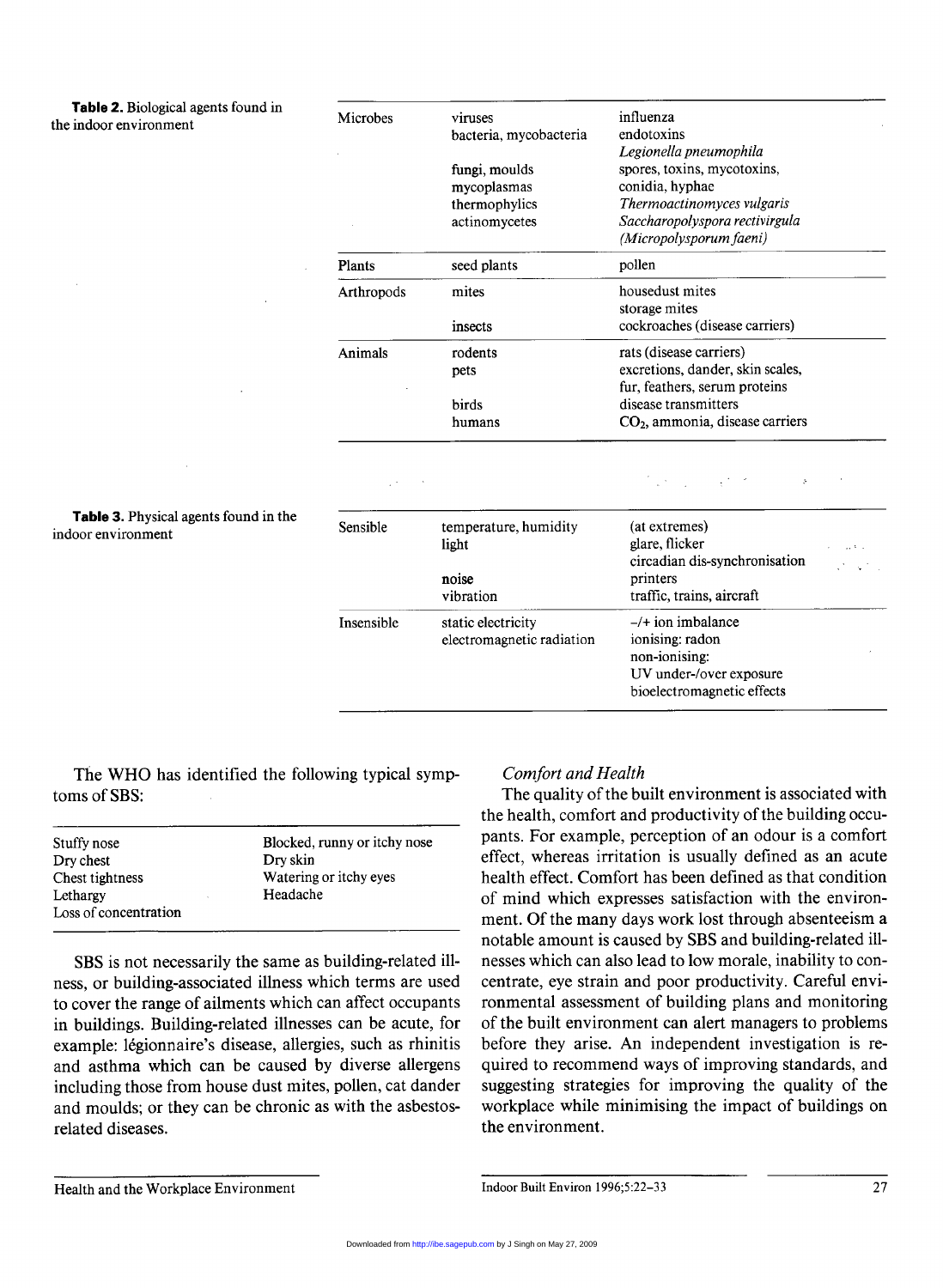Most comfort standards are based on what is an acceptable level of dissatisfaction among the occupants, normally taken as 20%. That is, 80% of the occupants are satisfied. The use of occupational exposure limits for environmental pollutants is inappropriate when considering comfort since they do not allow for any synergistic or cocktail effect of pollutants or the effect on compromised individuals, e.g. some immune compromised individuals may experience allergic reactions at levels of allergen which normally healthy people may not react to.

In any study of a building, the health and comfort aspects should be addressed as below:

- advise and give guidance on environmental design, control and maintenance;
- make an environmental assessment and carry out monitoring;
- examine air and water quality control;
- examine the building services design and review if necessary;
- make an energy efficiency assessment;
- undertake simulation-based problem solving.

Health and comfort in the built environment are a cross-disciplinary issue involving various engineers and scientists who between them are expert in the requirements for health, comfort, air conditioning, and environmental control.

#### Regulations and Standards

There is no separate body for environmental laws applicable to buildings in England and Wales. However, The Environmental Protection Act (EPA) 1990 and the Water Resources Act 1991 consider environment and pollution. Occupationally, things are more controlled: the indoor air quality and the health and comfort in the workplace environment depend upon a number of factors in the life cycle of the building. For example, legislation relating to the planning stage (development of plans, environmental assessment), contaminated land, construction (building regulation, noise, air pollution and statutory nuisances, interaction with health and safety legislation), occupied buildings, demolition and future developments.

The workplace and the environment are now regulated by several acts of Parliament, the control of substances hazardous to health (COSHH), and various building regulations, HSE, EPA and CIBSE guidelines. The recent HSE-approved code of practice for Legionella for example requires employers and others to:

- identify and assess the sources of risk;
- prepare a scheme for preventing or controlling the risk;
- keep records of its implementation.

Employers now have to show that they have exercised due diligence in the operation of their offices and buildings.

#### Risk Assessment

External and internal environmental conditions for the purposes of risk assessment should be investigated using appropriate instrumentation. This may include the use of several monitoring systems including a full weather station. There are a variety of instruments which can be used to measure the environmental parameters in the built environment. These range from simple hand-held capacitance and moisture meters to computational fluid dynamics code flow vent using tracer gases and infra-red photoacoustic detectors. Temperature measurement can be carried out using thermometers, or thermocouples and a data logger. The detailed description of inspection and monitoring of environmental conditions within the building fabric is beyond the scope of this review.

Data from measuring physical and biological parameters in a building can be interpreted to identify the cause and effect of a problem. These data, combined with observation of the occupants' activities, building design, materials, finish and maintenance, can lead to a better assessment of risks to occupants. Reactions to environmental factors and ill health associated with buildings are so varied that it is difficult to establish that symptoms are caused by any specific factor measured. However, it would be reasonable to say, for example, that high level of fungal spores in buildings, particularly of types which are known to cause serious health effects (e.g. Aspergillus flavus, A. parasiticus and Stachybotrys sp.) should be considered a potential risk for disease and a potential cause for non-specific building-related complaints. To back-up such a diagnosis, the measurement of moisture, relative humidity, microventilation and salt content could help in an assessment of potential fungal activity. Alternatively, the data could be combined with the known level and extent of fungal activity and knowledge of the building's design and construction to undertake a risk assessment for indoor health problems related to fungal growth.

#### Remediation and Prevention Measures

There are health implications from the use of certain building materials, the type of building design and construction, and maintenance and management schedules.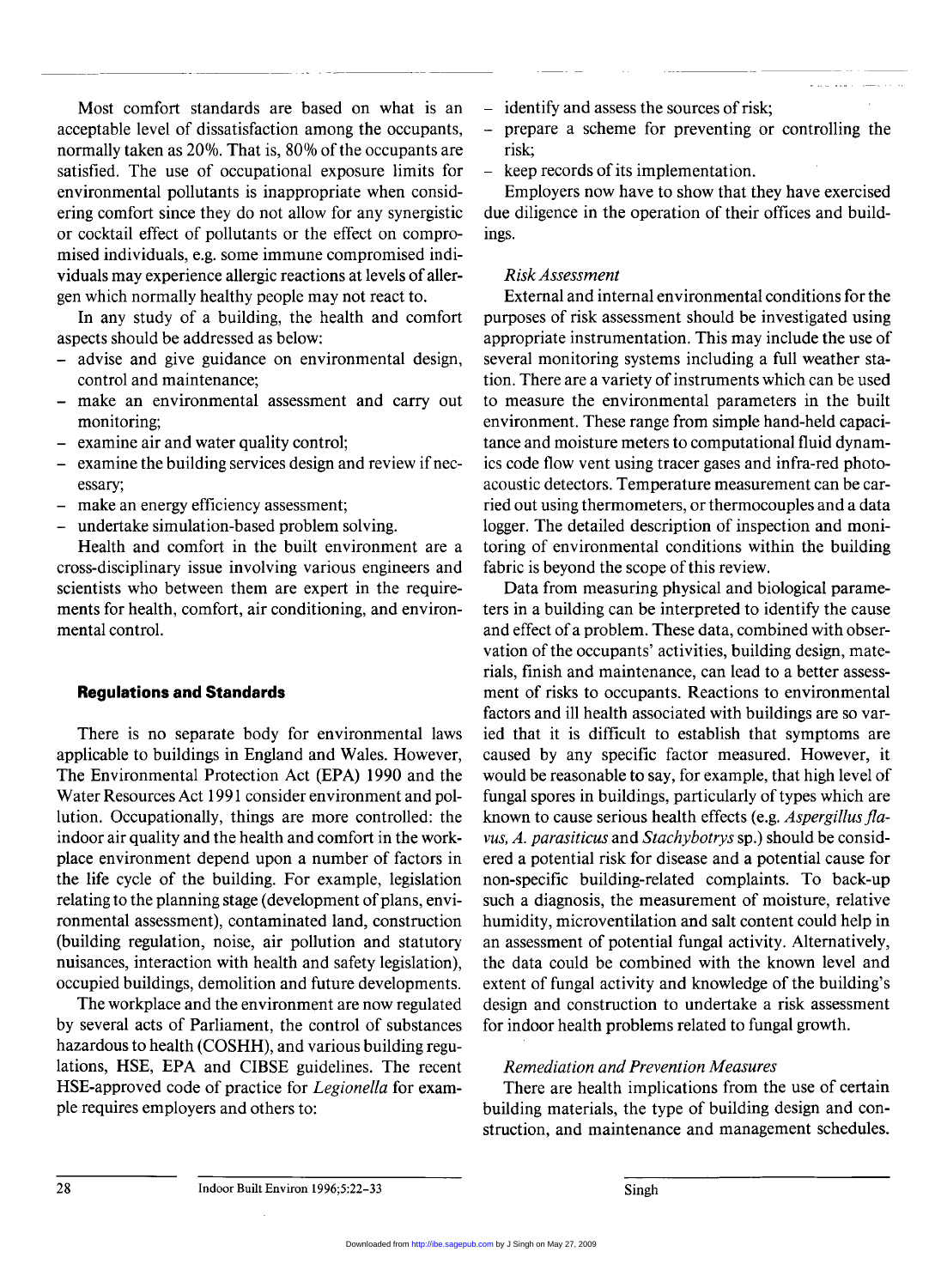Remedial and preventative measures should focus on the selection of materials with minimum indoor pollution impact. For example, wherever possible, the use of pesticides, fungicides, solvent-based paints, timber treatment chemicals, asbestos, and substances such as CFCs which could contribute to ozone depletion, should be avoided.

Solutions for reducing indoor air pollution should be addressed as follows:

- buildings improve poor aspects of design and construction, the surroundings of the building and its services and furnishings;
- materials these are best controlled at source through the use of low-volatility, non-toxic materials;
- indoor environment improve through organisation and management of indoor pollution sources and related factors;
- disinfection and cleaning of air distribution systems and improved air filtration;
- increase building user awareness;
- improve maintenance and management procedures.

There can be more specific controls applied at the sites where people are working:

- local environment control (workstation control);
- improvements in organisational function and culture overall to alleviate stressful situations at individual workstations;
- control of lumina intensity/or provide improved natural day lighting;
- increases in the rate at which fresh air is supplied.

The success of these measures can be found by studying occupant response, although it is necessary to identify individual behavioural factors and their state of mental and psychological health. Certain specific measures such as the use of aromatherapy or negative-air ionisation could be tried or, less contentiously, the use of plants.

Whatever remedies to improve indoor air quality are tried they should always be with end user needs in mind and be flexible, robust and controllable.

### Building Health Questionnaire

In order to identify and assess the building-related health problems, it is necessary to use a questionnaire. The questionnaire should aim at covering the various aspects of building design and construction, services and controls, management and organisation, cultural aspects, occupancy and use of the building and the building environment. Examples of questionnaires used by Oscar Faber are given in the Appendix and in summary below. In practice these have proved to be helpful in identifying some of the causes and symptoms and the information gained from them may be useful to prepare a scheme for preventing and controlling the risk.

#### Summary of Questionnaires .

#### Questionnaire 1

Mainly aimed at building services, ergonomics, acoustic and HVAC and their impact on occupants' health:

> Noise levels – Lighting – Odour Furniture - Room layout - Personal health

The questionnaire may consist of 20-30 questions, depending upon the type, size and location of the building.

#### Questionnaire 2

This questionnaire mainly aimed at management and organisational cultural aspects and also the role of individuals in the organisation, for example:

| I work on floor $1, 2, 3$ ? |     |    |
|-----------------------------|-----|----|
| By window                   | Yes | No |
| By a door                   | Yes | No |
| Near a machine              | Yes | No |
|                             |     |    |

 $\sim 10^{-10}$  k

and flexibility, manageability and accessibility of space, conditions around the workstation.

This questionnaire may consist of 30-40 questions, depending upon the size, function and complexity of the organisation.

#### Questionnaire 3

This questionnaire mainly related to finding out the cause and effect of the building-related problems. It covers a range of symptoms experienced by the occupants, e.g. headache, eye irritation, nose irritation, throat irritation, dry mouth, backache, shortness of breath, chest pains, nausea, fever, flu-like symptoms, fatigue, malaise, lethargy, drowsiness, dizziness and faintness, difficulty in concentrating, skin dryness, rash irritation, etc. The next section of the questionnaire asks to describe symptom patterns, e.g. symptoms occur continuously, intermittently and for how long they last (several minutes, several hours, all day, all week, etc.). What months of the year symptoms experienced and time of the day - a.m. or p.m. - and are the symptoms experienced away from work, for example at home or other locations.

### Control Methods

The ultimate goal of total eradication of causal agents of illnesses and stress from buildings is practically impossible to attain. However, it is possible to make some progress remembering that preventative methods are preferred to remedial chemical solutions. It is a fact of life that the remedial approach does so often involve a consid-

Health and the Workplace Environment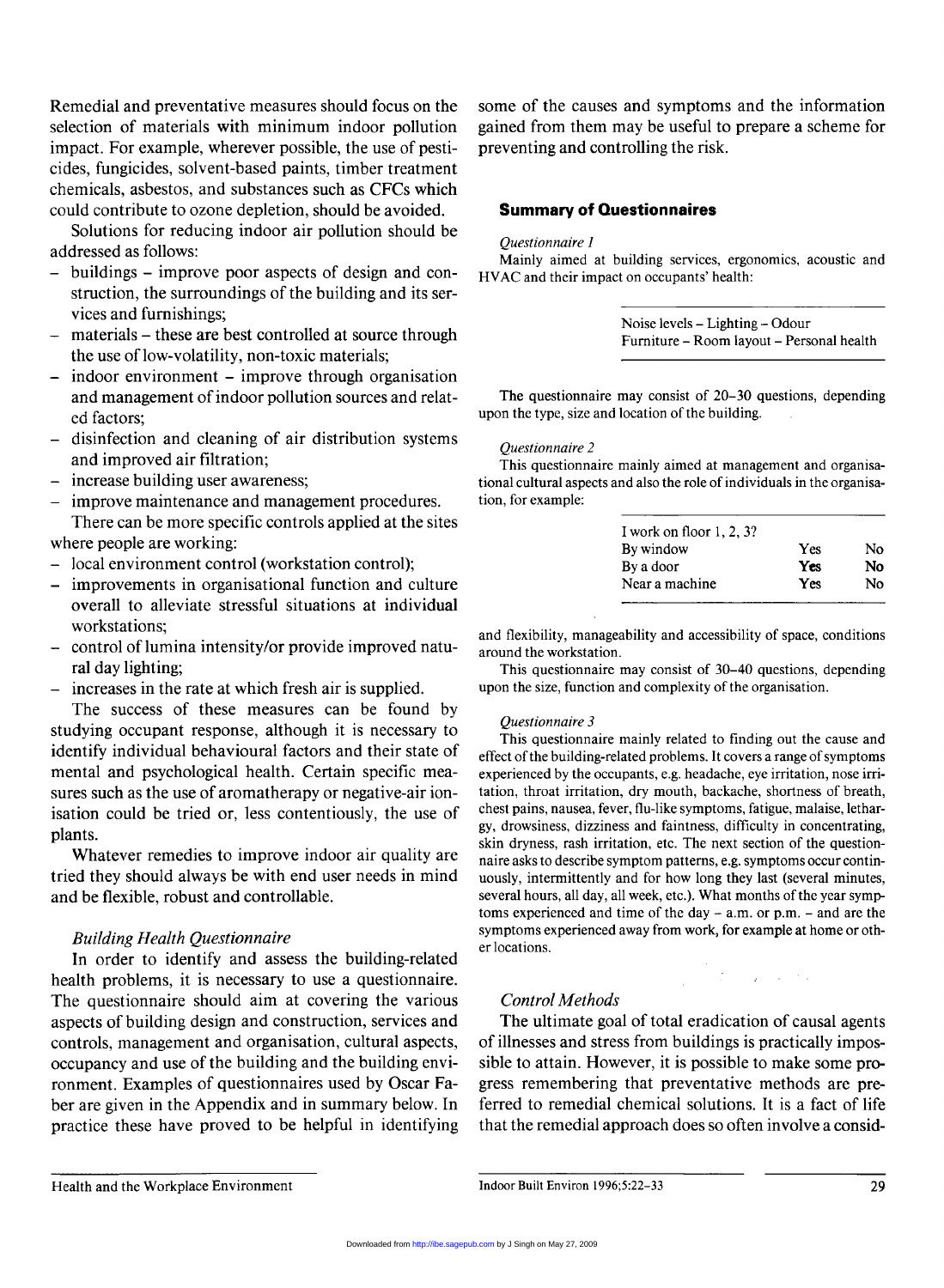erable reliance on the use of chemicals and extensive exposure of the building fabric to them. This can have a detrimental effect on the health of the building fabric and its occupants and be environmentally damaging. Therefore, environmental control strategies are preferred which are based on the sound understanding of the construction details of the building coupled with a detailed knowledge of the putative causal agents of illnesses and stresses to which building's occupants are exposed.

The most important factors can be summarised as follows:

- avoidance of problems through the use of less hazardous building materials;
- source removal, which includes the removal of breeding grounds for bioaerosols in, for example, humidifiers, or the banning of smoking;
- similarly look for and remove contaminant or pollutant reservoirs, institute good housekeeping and implement dust suppression practices;
- the isolation of a contaminant or a pollution source from occupants, e.g. by containment, encapsulation, shielding and sealing;
- check and repair furnaces, flues, heat exchangers particularly with regard to leaks of carbon monoxide and other gases;
- ventilate under floor spaces and ensure the effectiveness of cross ventilation. Ventilate all cavities, voids, concealed spaces, roof voids, wall voids, etc.;
- check dampness in walls, e.g. rising damp and condensation to avoid mould and decay organisms;
- in the case of new buildings look to the design criteria new design and construction should have an emphasis on the effectiveness of ventilation, thermal comfort, lighting and maintenance needs.

# Cleaning and Maintenance

Management of the buildings facilities and the institution of effective cleaning and maintenance regimes are by far the best policy to reduce indoor air pollution. For example, regular cleaning and maintenance of the following components in the air-conditioned building are of fundamental importance:

Indoor Built Environ 1996:5:22-33

- air handling unit;
- filters;
- cooling coils, condenser trays and water trays;
- ducting:
- wet cooling towers;
- air washers/humidifiers;
- mechanical operation.

# **Remediation**

If the problems still persist after preventative maintenance and cleaning regimes and environmental control strategies, then certain more drastic remedial actions are necessary:

- increase the ventilation rates to purge out pollutants;
- remove pollution sources:
	- eliminate smoking;
	- to kill house dust mites use treatment with liquid nitrogen;

vacuum clean with high efficiency filtering; steam cleaning, for example chairs and carpets; biocide treatment of cooling towers.

Health and comfort in the built environment is a crossdisciplinary issue which may involve input from a variety of sources including engineers, scientists, other experts in air-conditioning or environmental control. To ensure health and comfort in the workplace, employers should where necessary seek advice and guidance on environmental design, control and maintenance; take steps to assess and monitor the environment in and around the building; monitor the quality of the air and water coming into the building; ensure that the building services are adequately designed and reviewed; and carry out energy efficiency assessments.

The indoor air quality has a measurable impact on the health, comfort and productivity of the building occupants. Of the many days now lost through sickness, a considerable amount is caused by building-related illnesses, sick building syndrome and allergy and environmental illnesses. Careful environmental assessment of building plans, monitoring the built environment, can alert managers to problems before they arise.

Singh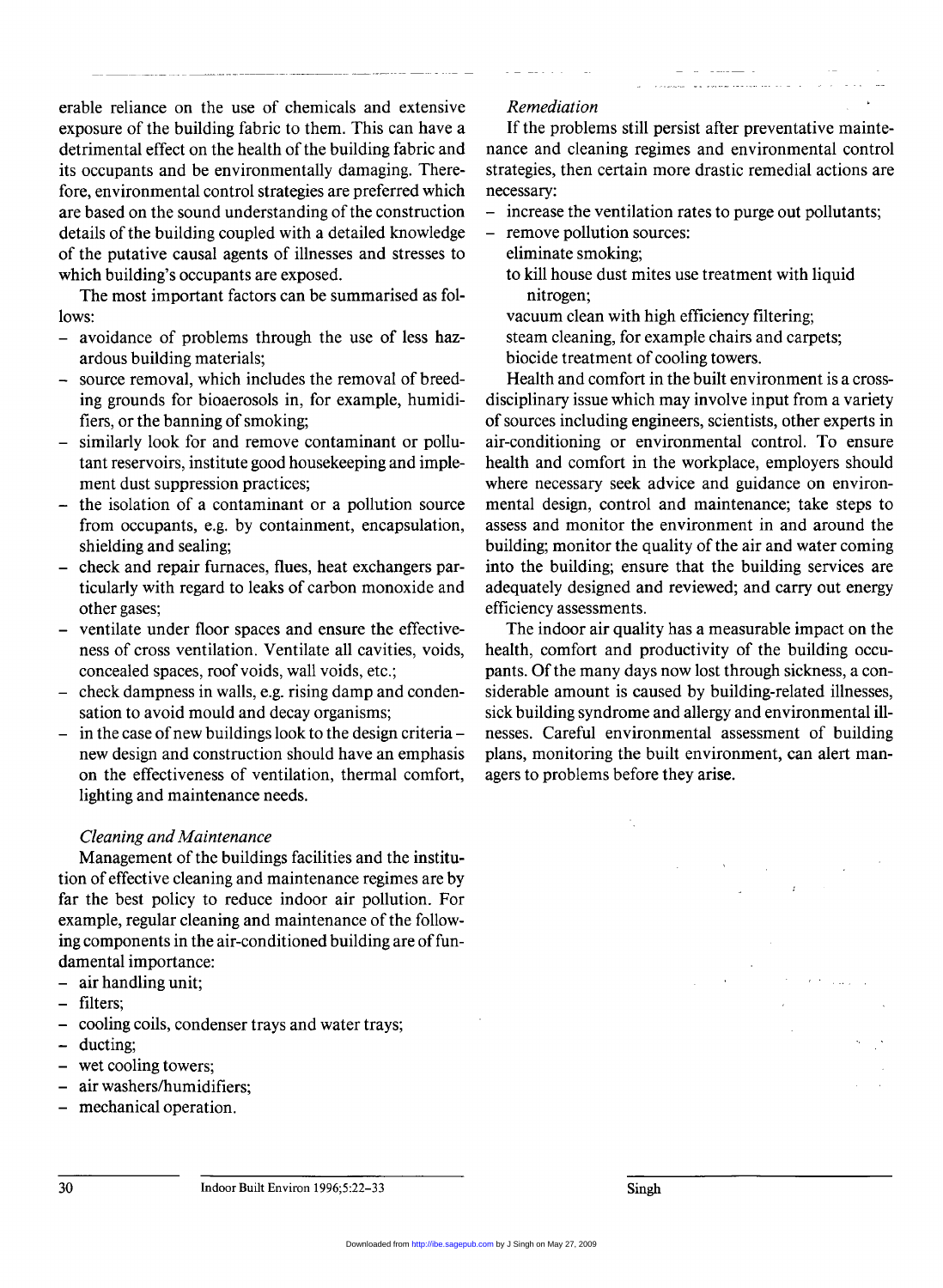# Appendix

### **Questionnaire 1**

|                                  |                                                                                                                                                                                                                                                                                                                                                                                                                            | <b>Yes</b> | N <sub>0</sub> |  |
|----------------------------------|----------------------------------------------------------------------------------------------------------------------------------------------------------------------------------------------------------------------------------------------------------------------------------------------------------------------------------------------------------------------------------------------------------------------------|------------|----------------|--|
| 1.<br>2.<br>3.<br>4.<br>5.<br>6. | <b>Heating and Ventilation</b><br>Is the winter temperature within your work space usually comfortable?<br>Is the summer temperature within your work space usually comfortable?<br>Is the temperature during the morning usually comfortable?<br>Is the temperature during the afternoon usually comfortable?<br>Do you notice any uncomfortable draughts?<br>Would you describe the air within your work space as fresh? | 00000      | popoc          |  |
|                                  | Noise Levels<br>7. Are you able to work without being disturbed by the background noise?<br>8. Are you able to hold telephone- or work-related conversations without being interrupted by background noise?                                                                                                                                                                                                                |            |                |  |
| 11.                              | Lighting<br>9. When viewing your screen in a usual sitting position, is it free of reflections from windows or interior lights<br>(switch off your display if you are not sure. Make sure the interior lights are switched on)?<br>10. Do you have sufficient light at your desk during the day-time?<br>Do you have sufficient light at your desk during the hours of darkness?                                           |            |                |  |
|                                  | Furniture<br>12. Is your chair comfortable to sit in?<br>13. Does your desk have sufficient leg room<br>(e.g. are there any pedestal units in the wrong place, can you move about your desk?)<br>14. Does your desk have sufficient storage space?                                                                                                                                                                         |            |                |  |
| 15.                              | Room Layout<br>Can people walk past your desk without you moving from your normal sitting position?<br>16. Do you feel you have sufficient space to work in?<br>17. Can you work without being disturbed by any kind of distraction located within hearing or seeing distance?                                                                                                                                             |            | $\Box$         |  |
| 19.                              | Personal Health<br>18. At the end of a typical working day is your back usually free of aches or pains?<br>At the end of a typical working day are you usually free of tired eyes or headaches?<br>20. During a typical working week are your arms and hands, either during work or at home, free of aches or pains?                                                                                                       |            | ō<br>$\Box$    |  |

 $\sim$ 

# **Questionnaire 2**

 $\bar{\gamma}$  $\bar{\mathcal{A}}$ 

|    | 1. I work on floor $(1, 2, etc)$    | by a window                                                                   | by a door         | near a machine (e.g. PC, typewriter, photocopier, coffee machine) |                 |   |   |    |       |  |
|----|-------------------------------------|-------------------------------------------------------------------------------|-------------------|-------------------------------------------------------------------|-----------------|---|---|----|-------|--|
| 2. | From my work place I can see plants | $\blacksquare$                                                                | cannot see plants | $\mathbf{I}$                                                      |                 |   |   |    |       |  |
| 3. | My position in the library is       | Director/Chief<br>Associate/Deputy<br>Services Dept.<br>Receptionist<br>Other |                   | Trainee<br>Secretary<br>Tech. Clerk<br>Contractor Worker          |                 |   |   |    |       |  |
| 4. | I am male<br>and age<br>female      | under 30                                                                      | $30 - 35$         |                                                                   | over 45         |   |   |    |       |  |
|    |                                     |                                                                               |                   |                                                                   | (Please Circle) |   |   |    |       |  |
| 5. | Overall my working environment is   |                                                                               |                   | excellent                                                         |                 | 3 | 4 | 5  | bad   |  |
| 6. | I am managed:                       |                                                                               | well              |                                                                   | 2               | 3 | 4 | 5. | badly |  |
|    | I manage others:                    |                                                                               | well              |                                                                   | $\overline{2}$  | 3 | 4 | 5  | badly |  |
| 8. | I manage my work:                   |                                                                               | well              |                                                                   | $\overline{2}$  | 3 | 4 |    | badly |  |
|    |                                     |                                                                               |                   |                                                                   |                 |   |   |    |       |  |

Health and the Workplace Environment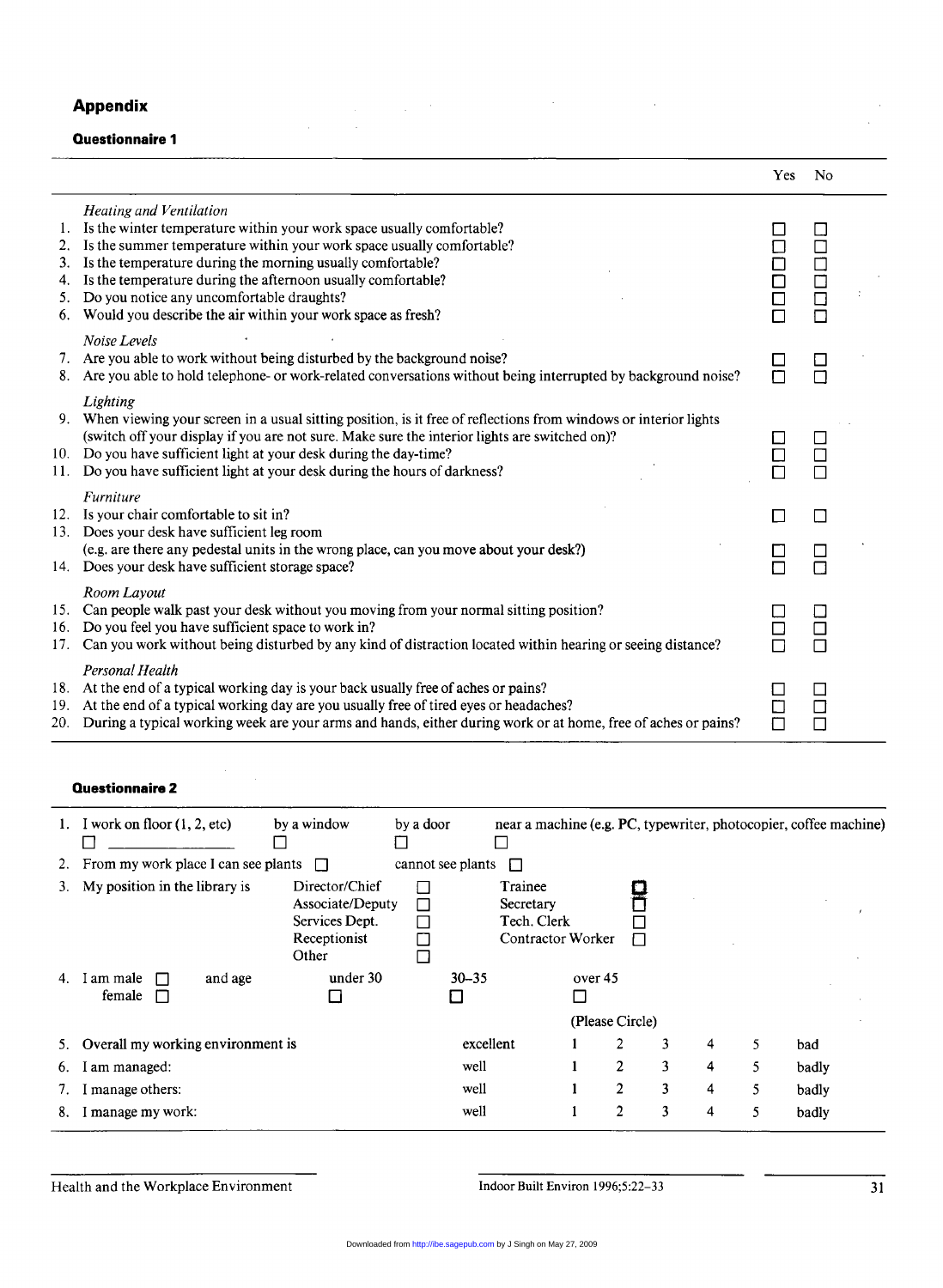# Questionnaire 2 (continued)

 $\omega_{\rm{c}}$  and  $\omega_{\rm{c}}$  and  $\omega_{\rm{c}}$ 

 $\sim 10^{11}$  and  $\sim 10^{11}$ 

<u>alan kulturan da</u>

والمستنقل والمستنقذ والمرادات

 $\sim$   $\sim$   $\sim$ 

L,

| 9.  | The nature of my work is:<br>V.                                                              | interesting,<br>stimulating $\&$<br>enjoyable | 1 | $\overline{2}$ | 3                       | 4 | 5 | boring and<br>uninteresting |
|-----|----------------------------------------------------------------------------------------------|-----------------------------------------------|---|----------------|-------------------------|---|---|-----------------------------|
| 10. | The amount of work I have to do is:                                                          | excessive                                     | 1 | 2              | 3                       | 4 | 5 | insufficient                |
| 11. | My furniture is:                                                                             | comfortable                                   | 1 | $\overline{2}$ | 3                       | 4 | 5 | uncomfortable               |
| 12. | $\mathbb{R}^N \times \mathbb{R}^N$ and<br>The quipment I work with is:                       | used easily                                   | 1 | $\overline{c}$ | 3                       | 4 | 5 | with difficulty             |
| 13. | The colour I see most in my environment is                                                   | black:brown:blue:green:red:yellow:white       |   |                |                         |   |   |                             |
| 14. | The space I use is:                                                                          | sufficient                                    |   | 2              | 3                       | 4 | 5 | insufficient                |
| 15. | My out of work activities (sports, drinking,<br>travel to/from home) interfere with my work: | always                                        |   | $\overline{2}$ | 3                       | 4 | 5 | never                       |
| 16. | My work place is:                                                                            | safe                                          |   | $\overline{2}$ | 3                       | 4 | 5 | unsafe                      |
| 17. | The air in my work place smells:                                                             | good                                          |   | $\overline{c}$ | 3                       | 4 | 5 | bad                         |
| 18. | I smoke:                                                                                     | frequently                                    | 1 | $\overline{2}$ | 3                       | 4 | 5 | never                       |
| 19. | The humidity is:                                                                             | too high                                      |   | 2              | 3                       | 4 | 5 | too low                     |
| 20. | The air is:                                                                                  | still                                         |   | $\overline{c}$ | 3                       | 4 | 5 | draughty                    |
| 21. | The air seems:                                                                               | clear                                         |   | $\overline{c}$ | 3                       | 4 | 5 | stuffy                      |
| 22. | The noise in my environment is                                                               | pleasant                                      | 1 | 2              | 3                       | 4 | 5 | unpleasant                  |
| 23. | My immediate colleagues are friendly & helpful                                               | always                                        | 1 | $\overline{2}$ | 3                       | 4 | 5 | never                       |
| 24. | My manager is friendly & helpful                                                             | always                                        |   | 2              | 3                       | 4 | 5 | never                       |
| 25. | The atmosphere is:                                                                           | too hot                                       | 1 | 2              | 3                       | 4 | 5 | too cold                    |
| 26. | The light on my work is:                                                                     | too bright                                    | 1 | 2              | 3                       | 4 | 5 | too dark                    |
| 27. | The light generally in the room is:                                                          | too bright                                    | 1 | $\overline{c}$ | 3                       | 4 | 5 | too dark                    |
| 28. | The view (other than my work) I see most is:                                                 | good                                          | 1 | $\overline{c}$ | 3                       | 4 | 5 | bad                         |
| 29. | Overall my health is:                                                                        | excellent                                     |   | $\overline{c}$ | $\overline{\mathbf{3}}$ | 4 | 5 | poor                        |
| 30. | I would like to be able to control my working environment                                    | totally                                       |   | $\overline{2}$ | 3                       | 4 | 5 | not at all                  |
|     | A further comment on my working conditions is:                                               |                                               |   |                |                         |   |   |                             |

 $\begin{array}{lll} \textbf{1}_{\text{max}} & \textbf{1}_{\text{max}} & \textbf{1}_{\text{max}} & \textbf{1}_{\text{max}} & \textbf{1}_{\text{max}} \\ \textbf{1}_{\text{max}} & \textbf{1}_{\text{max}} & \textbf{1}_{\text{max}} & \textbf{1}_{\text{max}} & \textbf{1}_{\text{max}} \\ \textbf{1}_{\text{max}} & \textbf{1}_{\text{max}} & \textbf{1}_{\text{max}} & \textbf{1}_{\text{max}} & \textbf{1}_{\text{max}} \\ \textbf{1}_{\text{max}} & \textbf{1}_{\text{max}} & \textbf{1}_{\text$ 

and the set of  $\mathcal{O}(\mathcal{O})$  and show an extension

 $\hat{\tau}_\mathrm{c}$  is a similar field of

 $\mathcal{L}(\mathcal{L})$  and  $\mathcal{L}(\mathcal{L})$ 

 $\mathcal{F}(\mathcal{A})$  .

ù.

 $\sim$   $\sim$ 

A further comment on the questionnaire is:

### Questionnaire 3

1. Symptoms experienced and estimated duration:

 $\lambda$ 

|                      |            | $0 - 24 h$ | $\leq$ 1 week 1-4 weeks $>$ 4 weeks |        |                                | $0 - 24 h$ | $<$ 1 week | $1-4$ weeks $>4$ weeks |        |
|----------------------|------------|------------|-------------------------------------|--------|--------------------------------|------------|------------|------------------------|--------|
| Headache             | $\sqrt{2}$ |            |                                     |        | Flue-like symptoms             |            |            | L                      | Ш      |
| ÷.<br>Eye irritation | A.         | └          | $\Box$                              |        | Fever                          |            | С          |                        | □      |
| Nose irritation      |            |            | └                                   | $\Box$ | Fatigue, malaise, lethargy     |            | ⊏          | Г                      | $\Box$ |
| Throat irritation:   |            |            |                                     |        | <b>Drowsiness</b>              |            | Г          | ⊓                      | $\Box$ |
| upper respiratory    |            | $\Box$     | $\Box$                              | $\Box$ | Dizziness or faintness         |            | Г          | Г                      | П      |
| Dry mouth            |            |            | ப                                   | ⊔      | Difficulty concentrating       |            |            | ⊓                      | $\Box$ |
| Backache             |            |            |                                     | □      | Skin dryness, rash, irritation | П          | Τ          | 冖,                     | $\Box$ |
| Shortness of breath  |            |            | $\Box$                              | □      | Too hot                        |            |            | Г                      |        |
| Chest pains          |            |            | ┑                                   | $\Box$ | Too cold                       |            |            |                        |        |
| Nausea               |            |            | $\Box$                              | $\Box$ |                                |            |            |                        |        |

Indoor Built Environ 1996;5:22-33

 $\Delta \sim 10^5$ 

 $\sigma_{\rm{eff}}$  and  $\sigma_{\rm{eff}}$